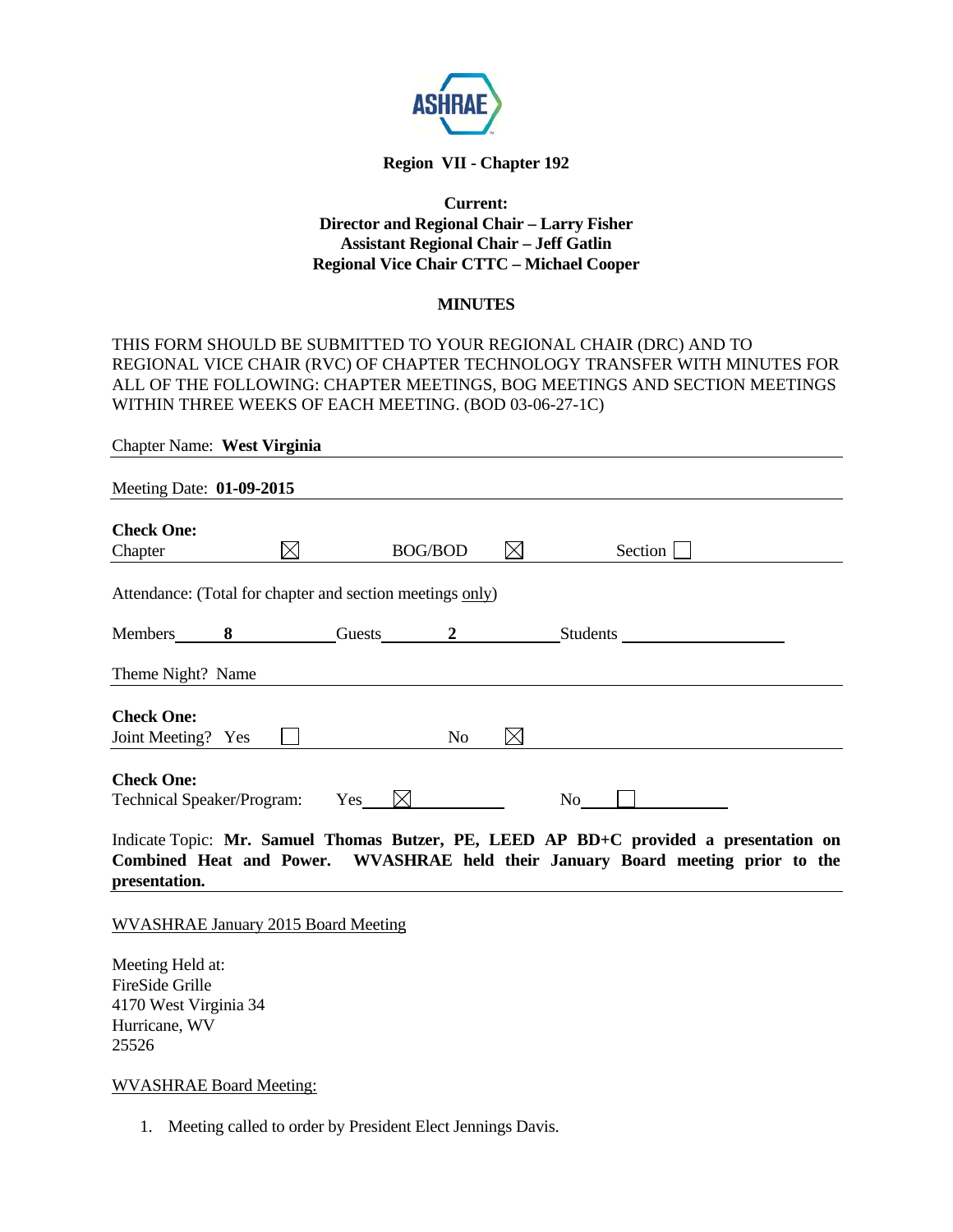

- 2. In attendance:
	- A. Mr. Jennings Davis President Elect
	- B. Mr. Joe Rigney Vice President
	- C. Mr. John Pruett Treasurer
	- D. Mr. James Lowry CTTC Chair
	- E. Mr. Shane Hall Program Chair
	- F. Mr. Todd Zachwieja BOG and Honors & Awards Chair
	- G. Mr. Samuel Butzer Secretary
	- H. Mr. Dan Nolte BOG
- 3. Previous meeting minutes approved. In the future, email meeting minutes to Jennings first.
- 4. Upcoming meetings/events:
	- A. CRC Conference (July  $23 25$ ) Need to determine the Delegate and Alternate. Historically, this is the President and the President-Elect. Need input from Grant on his availability.
	- B. President Elect training Future discussion once nominations are finalized. Training session will be scheduled in May at ASHRAE Headquarters in Atlanta, GA.
	- C. Will Dempsey is planning on attending the YEA training.
- 5. Tentative Chapter Officer nominations (need to be finalized and vote before EXPO to have new officers acknowledged at the EXPO):
	- A. Jennings Davis President
	- B. Samuel Butzer President Elect
	- C. Shane Hall Vice President
	- D. Ted Zachwieja Secretary
	- E. John Pruett Treasurer
- 6. Need to PROMOTE. Jan 22. EXPO. Who will do what in this area by when?
- 7. Reminders:
	- A. January 22<sup>nd</sup>, Northern WVASHRAE meeting at WVU Sam Butzer presenting CHP
	- B. March  $25^{th}$  and  $26^{th}$  EXPO at the Charleston Civic Center.
	- C. Will Dempsey YEA Chair Social Event needs to be planned and YEA membership promotions need to be pursued.

### President Elect Reports - Jennings Davis

- 1. Our next chapter meeting will be held at the EXPO on first day.
- 2. Anyone interested, or knows of anyone interested needs to respond to Art's email about ASHRAE Standing Committees.
- 3. Is Student Branch on the Chicago Agenda? Jennings Davis to follow-up with Larry Fisher to have this recognized at the Winter ASHRAE meeting.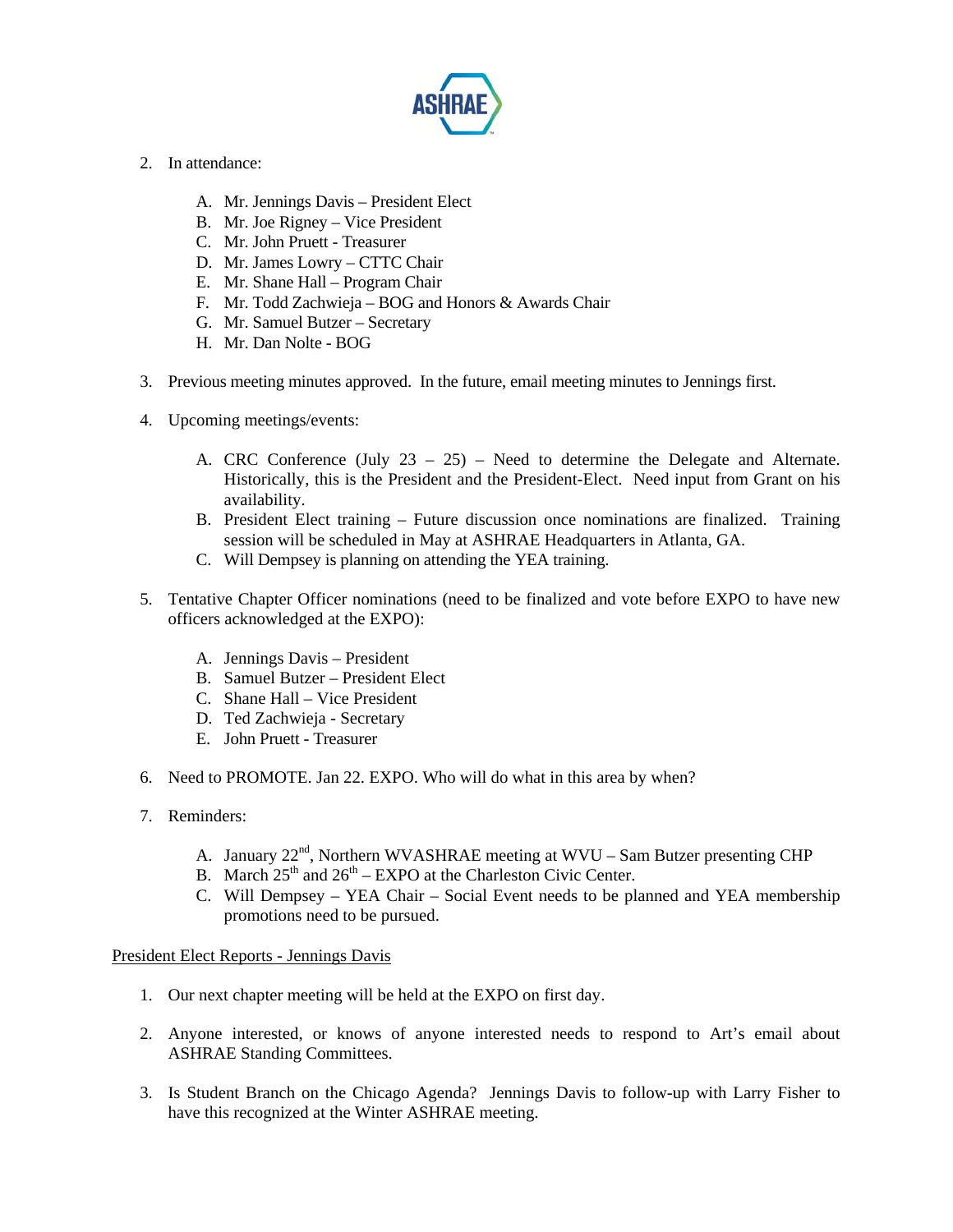

- 4. Need Par or better in every PAOE group.
	- A. Currently we exceed every other chapter in our region at 4831 points (Birmingham is at 3380).
	- B. No upcoming submission deadline dates.
	- C.
- 5. A Chapter planning meeting needs to be scheduled for May to plan for next year's meetings and events. Jennings Davis will coordinate scheduling this meeting with Shane Hall.
	- A. Future meeting dates need to be researched and compared with scheduled events of other organizations (WVUSGBC and WVAIA) to possibly have joint meetings.
- 6. Dr, Ken Means' "Sustainability Project" need information for PAOE points. Jennings Davis to follow-up with David Cotton and Dr. Means.

## Treasurer's Report – John Pruett

- 1. Everything is in the black we're looking good.
- 2. Need to collect remaining pledges from previous meeting:
	- A. Casto Tech Dan Nolte to update.

### Chapter Operations

- 1. Using Mail Chimp for email notifications (no fee). Process seems to be working well.
- 2. All event registration will occur through Pay Pal only (facilitate tracking and bookkeeping).
- 3. Committee Chairs for 2015-2016 year to be assigned by Jennings Davis as the incoming President.

### Program Chair – Shane Hall

- 1. Shane will remain Program Chair if also elected to Vice President.
- 2. Confirmed previous discussions on upcoming programs. Everything is set up and ready to go.
- 3. EXPO presentations:
	- A. Art Hallstrom "Max Tech vs. Net Zero"
	- B. Distinguished Lecturer "Variable Flow Chillers, Green Design and Responsible Refrigerants"
	- C. Todd Zachwieja "Building Commissioning vs. Forensic Engineering"

### CTTC Chair – James Lowry

- 1. James is projected to remain the CTTC Chair.
- 2. Need to work with John Pruett on submission for Technology Award Huntington east Middle School. Are we doing Regional and National submission?